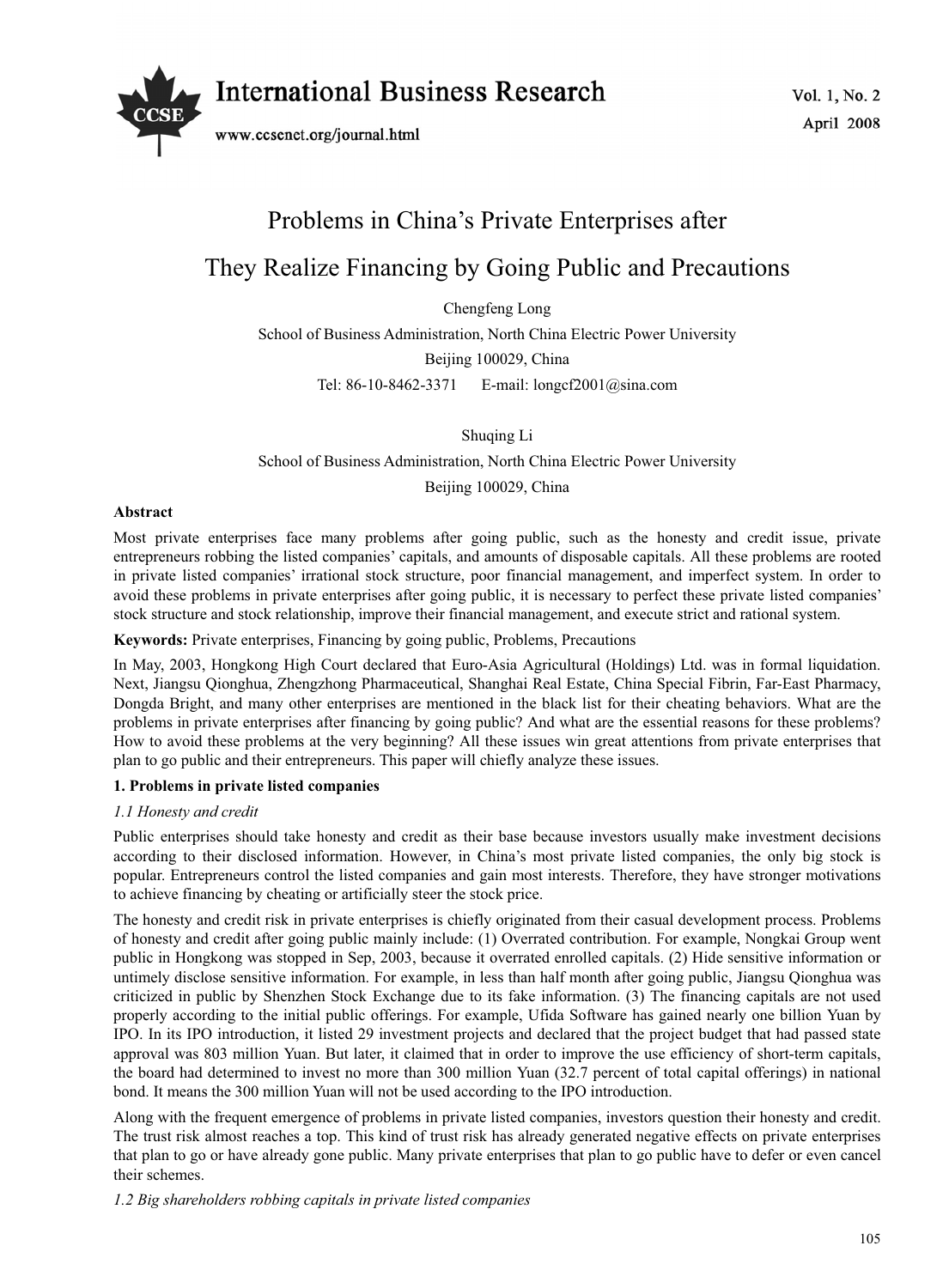In China, most private enterprises begin from family businesses. After a period of development, they choose to found enterprises and even go public, gaining more attentions. But, most of private enterprises still sustain their traditional management even after going public. It is the private entrepreneur who makes all decisions. Some private entrepreneurs directly possess capitals of enterprises, thinking that everything in enterprises belongs to them. They can use them as they like. In recent years, more severe punishment and media supervision focus on big shareholders who may rob enterprises' capitals. Therefore, rational big shareholders may obtain enterprises' capitals by editing fake accounting, associative transaction, and illegal guarantee, instead of directly occupying capitals in enterprises. For example, from 1999 to July, 2004, Zonglin Xu, Diamond's board present, illegally occupied more than 483 million Yuan.

According to data issued by China Securities Regulatory Commission, till 30th, June, 2006, 149 listed companies have capitals' illegal occupation issue, and the illegally-occupied capitals totally reach 32.8 billion Yuan. Thereof, the number of private listed companies is 62, and relevant illegally-occupied capitals reach 13.5 billion Yuan. Apparently, the problem of big shareholders occupying enterprises' capitals is not solved completely, which has already strongly affected listed companies' daily business operation. Once the behaviors of big shareholders who robbed listed companies' capitals are disclosed, investors will sale their stocks of these kinds of enterprises. As a result, these kinds of listed companies will face price slumping or even stock sign. According to an investigation on investors, once the big shareholders occupies capitals in listed companies, 77.05 percent of investors will sale their stocks, and 18.53 percent of investors will choose to protect their right by legal procedures, and even 91.29 percent of investors take this problem as one of the most important factors in their investment.

## *1.3 Without right investment project and amounts of disposable capitals*

Disposable capitals have strong liquidity but poor profitability. A large quantity of disposable capitals will affect the profitability of listed companies and the safety of assets. Presently, many private enterprises can not find proper investment project though they successfully collect capitals by IPO. How to spend money becomes a difficulty for private entrepreneurs. For example, since Taitai Pharmaceutical (600380) going public in 2001, Baoguo Zhu, as the present, has always faced the pressure of spending money. Among the collected 1.69 billion Yuan, nearly 1 billion has already invested in 11 projects. However, two years later, all these 11 projects failed to achieve former expectations. Thereof, 6 projects had to be stopped due to smaller market shares, and waste of fixed assets. Today, Baoguo Zhu has nearly 700 million Yuan, the collected capitals, and 500 million Yuan, the operation cash. As the No.36 in Forbes' list, Baoguo Zhu is in a trouble of spending money.

As a result, many private listed companies choose entrusted financing. However, this investment behavior brings about more severe loss for private listed companies. For example, the son limited companies of Lanzhou Huanghe River, namely Huanghe River High-Efficient Agricultural Development Ltd. Co. and Lanzhou Huanghe River Science & Technology Venture Ltd. Co. changed their two kinds of national bonds into other enterprises' stocks in 2004, which caused a loss of 13,822,200 Yuan. It affected the whole operation performance of the enterprise in 2004. Lanzhou Huanghe River that has been expected to achieve a greater improvement became a tiny-profit enterprise.

Some private listed companies usually adopt the high-cash payout ratio policy as an important way to solve the disposable capitals. For example, Kangmei Pharmacy that has 0.41 Yuan earnings per share in 2001 set up a two-Yuan-every-ten-shares dividend scheme. Taitai Pharmaceutical that has 0. 391 Yuan earnings per share set up a three-Yuan-each-share dividend scheme. Lutai Group that has 0. 42 Yuan earnings per share set up a 3.18 Yuan every ten shares dividend scheme. Ufida Software that has 0. 70 Yuan earnings per share set a six-Yuan-every-ten-shares dividend scheme. Relevant data show that in Europe, 30% or 40% of after-tax profits in listed companies are used for dividends. And in Japan, the percent is from 10% to 15%. In contrast, the dividend proportion of private listed companies in China is relatively high. High cash dividend serves as a cause for private listed companies failing to find right investment projects. As a result, potential investors may question the development future of private listed companies, which will further affect the stock prices. When Ufida Software publicized its high dividend policy in 2001, its stock price decreased sharply.

## **2. Probe into causes for problems in private listed companies**

Problems emerged in private listed companies heavily hurt investors' trust and expectations for them. In frustration, people may want to know what reasons are for these problems. As a matter of fact, these problems are caused by not only enterprises themselves but also the system.

## *2.1 Irrational stock structure*

Issuing stocks in public is an important way for private enterprises breaking up close stock structure and play roles in society. After issuing part of stocks in public, family members will hold less stock. But families still refuse to give up the absolute control over enterprises. Therefore, in order to hide the fact of families' absolute control over enterprises, they choose to hold an absolute large percent of stocks, usually higher than 50 percent. As a result, the former family-complete-hold stock structure turns into the present family-big-stock structure. Take Chuanhua Stock in SEM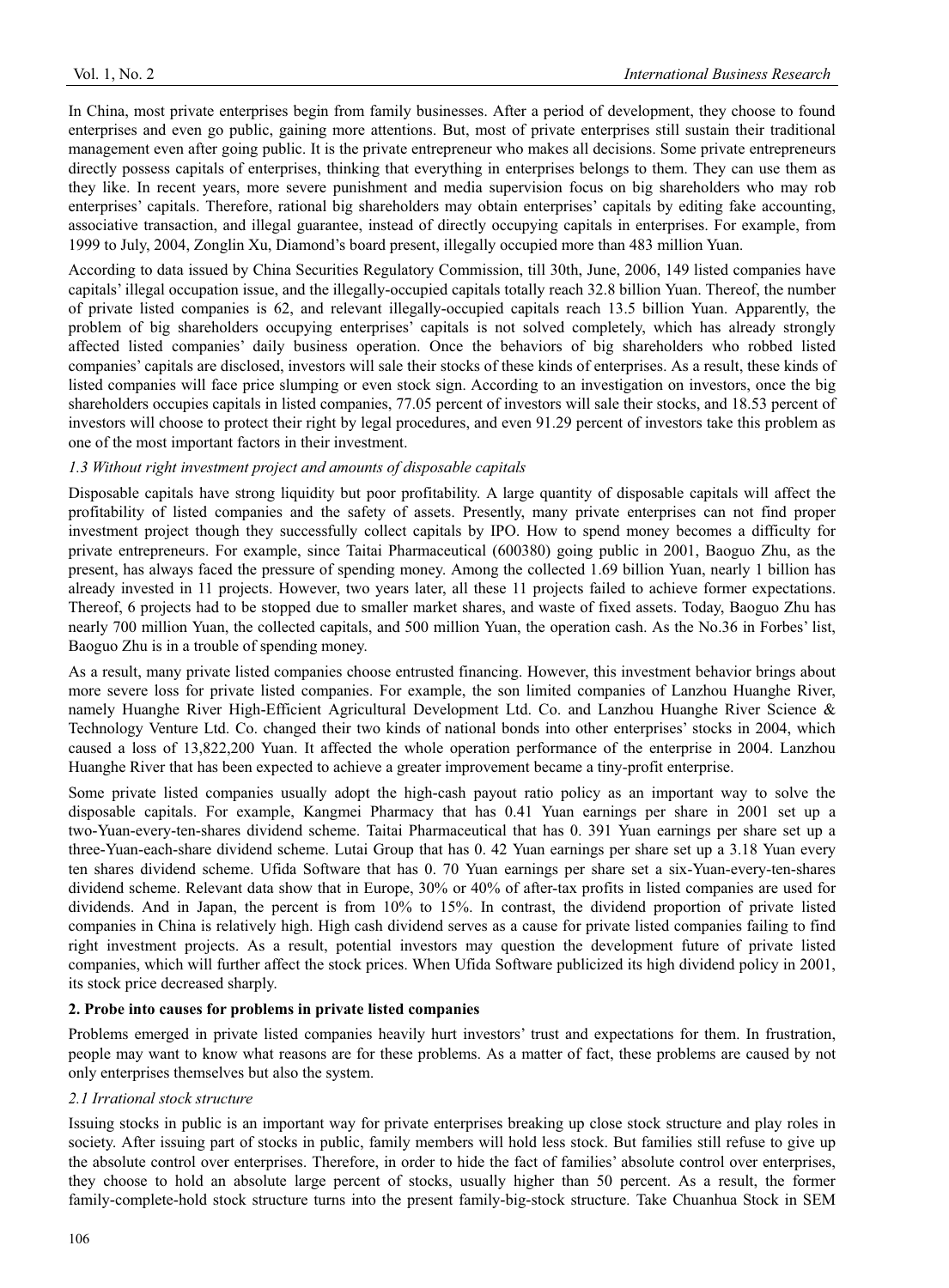board for example. Chuanhua Xu, Guanju Xu, and Guanbao Xu, father and sons, directly hold 42 million shares, accounting for 70% of the total shares, 60 million shares. Another case for example, 69.09% of shares of Xinhecheng in SEM board are held by Xinchang Chemical Enterprise.

One-big-shareholder stock structure can help to enhance the close connection between corporate interests and family interests. Under this stock structure, family managers can realize strategic program, operation management, and internal control over enterprises easily. However, in modern market economy, the stock structure serves as not only the precondition for stock market, but also the logical start for corporate governance structure. The stock structure determines the governance structure. Data show that the one-big-shareholder phenomenon is popular in China's private listed companies, which may lead to incomplete governance structure, and the right of the board may controlled by the board present solely. Lots of small and medium shareholders can not say any word in corporate management due to their smaller shares. Besides, the independent present is determined by the one big shareholder in private listed enterprise at present. All these factors cause to a failure of restriction mechanism. The board is completely controlled by the president. As the core of corporate governance, once the board is controlled by one person, it may pass any kind of decisions that may hurt small and medium shareholders' interests but benefit the president self, such as untimely disclosing or refusing to disclose information that is supposed to be known by small and medium investors or potential investors, manipulating listed companies' profits, robbing their capitals, and hurting interests of small and medium shareholders.

#### *2.2 Poor financial management*

Before going public, it is enough for the accounting reports in private enterprises merely to satisfy taxes payment and business management. It is the private entrepreneur who makes the financial management decisions. Therefore, the financial workers just complete necessary accounting what private entrepreneur want.

After going public, private enterprises have to obey a series of regulations and requirements finance, and information publication set up by the stock exchange. According to relevant laws and regulations, listed companies in China have to publicize their annual report, half-year report, and seasonal report. The annual report concerns with investment, finance, operations, profits division, associated transactions, audited financial reports, and additions. These contents include finance analysis, financial management, investment, operational capitals' management, dividend allocation, capital operation, accounting, and integrated reports. Besides, many factors should be taken into consideration in decision-making that is an extremely complex process. Therefore, the requirements for finance managers become higher. However, most private entrepreneurs grow from technology and sale fields. They usually focus on these two fields but neglect the finance management field, including the management idea, and the employees. In a sense, the position of finance management and the quality of finance workers fail to achieve same progresses along with the listed companies.

Poor finance management in private listed companies may cause a series of problems, including the imperfect finance management system, poor consciousness of risks, inefficient investment decision, amounts of disposable capitals, and many other issues. For example, as Jiangsu Qionghua was found its 35.55 million Yuan invested in national bonds, it protested that the board did not know everything about entrusted finance. It was the finance branch that made the investment. And after the board approved the investment in national bonds, the board mistook it as the investment was from self operation. Apparently, all these problems will directly affect enterprises' values and profitability, which will arouse reflection in capital market.

#### *2.3 Reasons in history and system aspect*

Because of history reasons, private listed companies are chiefly in production and process fields. And most of them have not advantage of scale and belong to competitive industries, such as small home machines, food process, and textile process. In market operation, private listed companies merely occupy one or few segment market. Even they have capitals, their market is limited. Because of their industries, many private listed companies could not find rational investment projects, which leads to a large amount of disposable capital.

Present system makes it more difficulty for private enterprises gaining opportunities of issuing initial public offerings (IPO). Therefore, purchasing a shell company becomes an important way for private enterprises going public. Purchaser must have powerful capitals in order to purchase a shell company. It may cost millions of Yuan or even billions of Yuan, which may make private enterprises face greater challenges since their capitals are always insufficient. Moreover, the banking industry in China is used to providing loan for state-owned companies. It is hard for private enterprises to obtain loans from banks, not mention other financing way. Therefore, private enterprises have to find a new way out of difficult financing. They can realize financing by purchasing a shell company, which can help them obtain capitals by legal or illegal way, such as Delong Series, Taiyue Series, and Yongjin Series.

Besides, in China there are no specific suit laws and regulations to protect small shareholders' interests or punishment measures, and no measures to punish big shareholders if they commit mistakes. Once illegal behaviors happen, the most severe punishment imposed by Shenzhen Stock Exchange or Shanghai Stock Exchange is nothing but criticize it in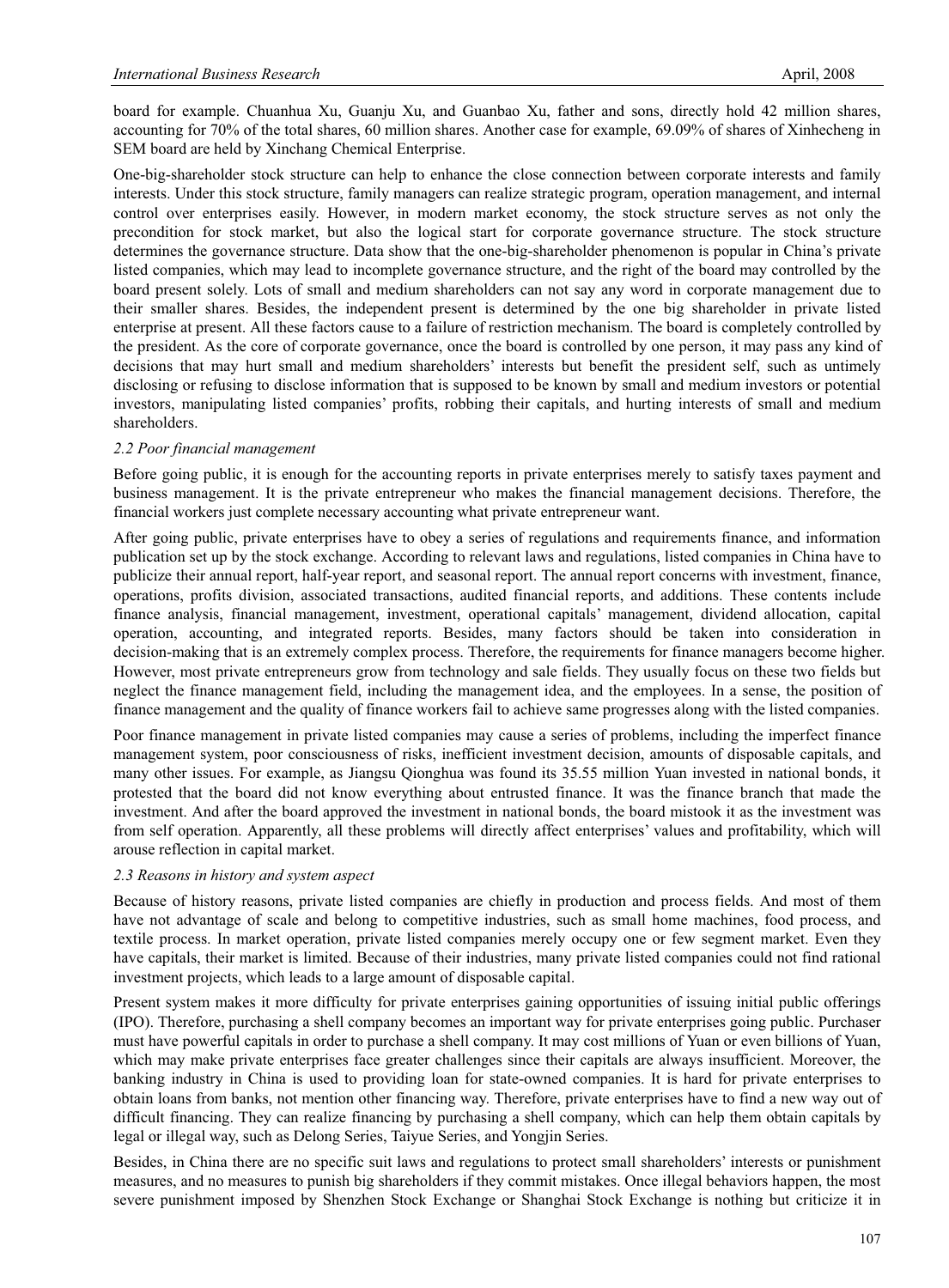public. Data show that since April, 2001, 61 listed companies have been criticized in public by Shanghai Stock Exchange. However, because of the weak supervision and management, and lagged-behind legal procedure, the public criticism fails to generate ideal effects. For the behavior of big shareholders robbing listed companies' capitals, the punishment imposed by present laws in China is relatively light. They merely shoulder administrative responsibilities. If a case is more serious, the main responsible man may have to leave, and other top managers can escape from punishment. Therefore, the weak power of public criticism can not exert a warning effect on other listed companies.

# **3. Precautions for problems in private listed companies after they realize financing by going public**

Keeping away from problems in private listed companies after they realize financing by going public can not only benefit their development, but also help to protect the interests of small and medium investors, and the healthy development of stock market, considering the fast development of private enterprises.

# *3.1 Improve private listed companies' stock structure and stock relationship*

In private listed companies, the one-big-shareholder holds the capitals and the control right over production and operation. Moreover, differing from state-owned listed companies, the private enterprises have not restriction mechanism, which makes it become a blank part in capital market. It may lead to such a result that is more serious than that in state-owned listed companies. Therefore, it is urgent to change private listed companies' stock structure, separating and dividing the stock right of family big shareholders, changing an absolute control into a relative control. In specific, it is to institute relevant laws and regulations on securities and stocks. As private enterprises apply for going public, they must absorb some non-family investors, and each of them should hold certain stocks, which can separate the stock right effectively. Private enterprises that have already achieved separate stock right can relative- easily obtain approval.

As private enterprises choose to go public in China, they should avoid circulative, multi-level, and complex stock structure as much as possible. Under present imperfect supervision, complicated stock structure is easy to be abused by the big shareholders who may obtain cashes by associated transactions or illegal guarantees. But in western countries, family enterprises usually have simple stock structure as they go public. For example, the controlling shareholder of Microsoft Ltd. Co. is not Microsoft Group but Gates himself. And the controlling shareholder of Dell Ltd. Co. is not Dell Group but Dell himself. By taking reference from foreign countries, we can guide private enterprises to form simple stock relationship during their foundation and development.

## *3.2 Improve private listed companies' finance management level*

It can focus on these aspects as follow.

## 3.2.1 Enhance capital management

Based on experiences and lessons in recent years, it is common for private listed companies being hurt by finance traps, such as big shareholders robbing capitals, debt risks from providing guarantee for other enterprises, and failures in investment. The loss may reach millions of or ten millions of Yuan. Therefore, it is vital to enhance listed companies' finance management. In author's opinion, it can focus on three aspects: (1) budget management; (2) risk management; (3) daily management.

3.2.2 Properly deal with the relationship between initial financing and re-financing

After obtaining capitals by initial public offerings, if private listed companies can provide with ideal returns for shareholders and its values realize a constant increase, it can achieve re-financing by issuing more offerings. Therefore, as private enterprises apply for going public, they should avoid unreal advertising or unpractical promise, which can help them to set up an honesty and credit image in investors. After going public, they should focus on businesses and management, trying to renew finance indexes, improve profit ratio, adopt proper dividend allocation policy, and pursue re-financing.

3.2.3 Re-build an internal finance management structure in private listed companies and improve finance workers' quality

Finance management is the core in private listed companies. Separation and specification between financing and accounting become a universal trend. As an optimized corporate organization, private listed companies should perfect the internal finance branches, forming two sets of institutions. One focuses on collecting and allocating capitals, financing programming and decision-making, evaluating investment schemes, and constituting investment strategies. The other focuses on enterprises' internal operations, checking, information process, and financing supervision. At the same time, the successful capital management in private listed companies must based on a team of managers who are good at manipulating capitals, and possess competitive consciousness, knowledge, and ability that can help them manage enterprises properly.

*3.3 Avoid problems emerged in private listed companies from the system aspect*